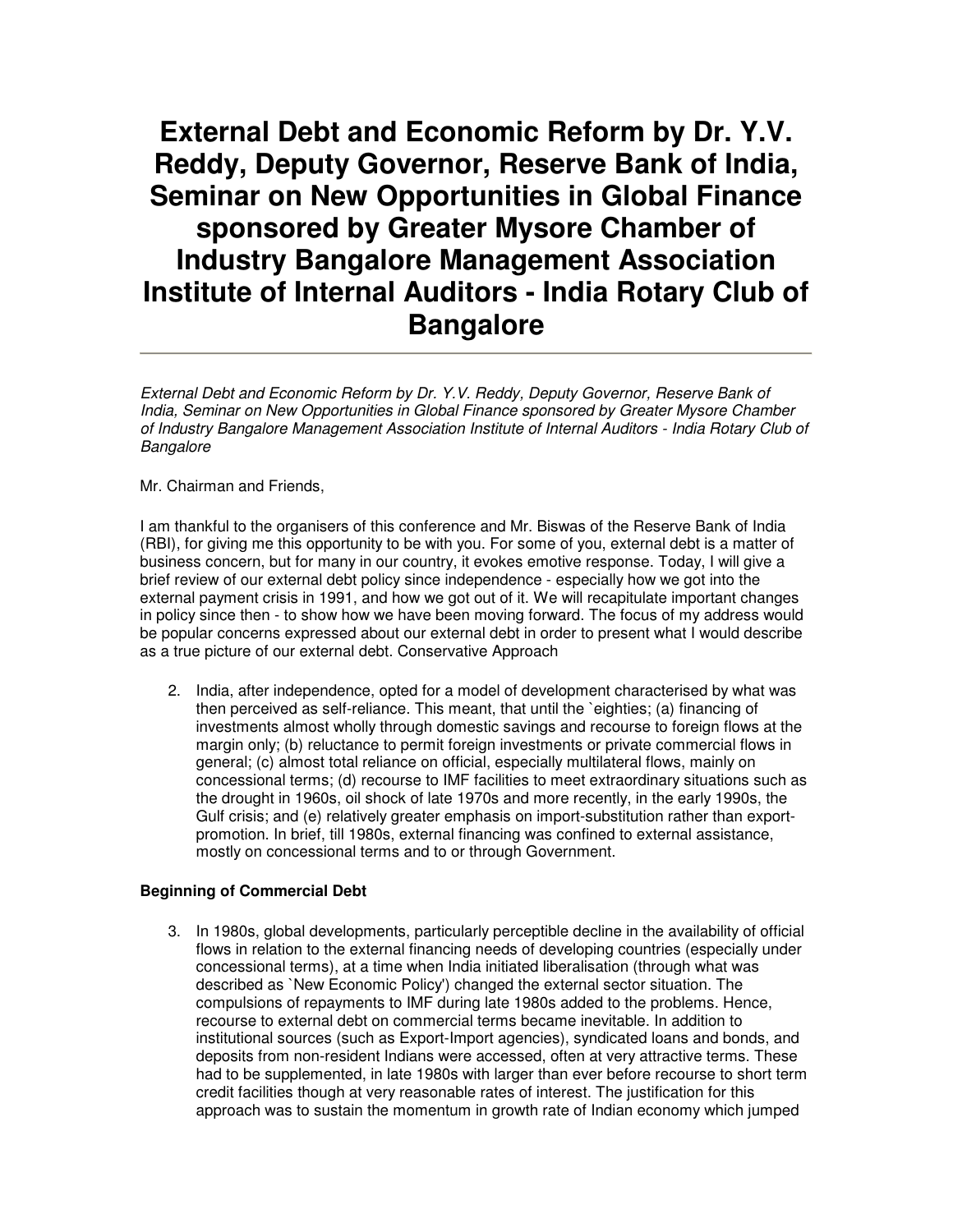from around 3 per cent per annum during 1950-80 to over 5 per cent in 1980s and to maintain the impressive export performance of late 1980s.

# **Drying up of Commercial Sources**

4. The onset of 1990s, however, saw the impact of Gulf crisis on India. Combined with the large fiscal deficits of the `eighties and political uncertainties, repercussions of this development in the Gulf resulted in drying up of commercial sources of financing, withdrawal of non-resident deposits, and what in the face of large depletion in reserves and significant short-term debt overhang, could be described as liquidity crisis in the balance of payments (BoP). Another global dimension that affected India's management of balance of payments during this period was the serious disruption of trade with the erstwhile USSR on top of worrisome recessionary tendencies in the industrialised countries.

The broad features of the external debt situation on the eve of the Gulf Crisis can be summarised as follows:

- a. In terms of magnitudes, the stock of external debt has grown by more than three times in the 1980s. While our external debt grew by about US \$ 2.8 billion per annum during 1980-81 to 1985-86, in the next five years it rose by an average of US \$ 6.2 billion per annum. However, viewed as a percentage of GDP, it was still at a modest level of 30 per cent as on March 31, 1991.
- b. The share of debt from commercial sources increased from around 15 per cent in 1981 to around 40 per cent in 1991. The share of short-term debt in total external debt rose from about 4 per cent at the end of 1988 to 7 per cent at the end of 1990-91 - still not very high in terms of size, but unmanageable in the face of a liquidity crisis in the (BoP).
- c. The bulk of the short-term debt has been contracted by public sector canalising agencies for financing the import of petroleum, petroleum products and fertilisers.
- d. Most of the long-term commercial debt and almost the entire official debt has been contracted by the public sector mostly for investment in the core and infrastructure sectors. Financial institutions borrowed in foreign currency to lend to the private sector. There were instances when financial institutions and some public enterprises were required to borrow to provide BoP support though they did not need foreign currency to finance any internal transaction.
- e. External debt servicing as a proportion of current receipts increased from 10.2 per cent in 1980-81 to 35.3 per cent of current receipts in 1990-91. The interest burden, which adds to current account deficit increased significantly in 1980s because of increase in the commercial borrowings component in debt.
- f. The deposits from NRI sources which were US \$ 1.0 billion in 1980 increased to US \$ 12.4 billion by 1990.
- g. The inherently vulnerable payments position was put under additional pressure during the Gulf crisis in August 1990 through increased import burden, reduced remittances and disrupted exports. This was accompanied by credit downgradings and constriction of commercial credits for Indian borrowers during 1990-91. There were large scale withdrawals from NRI deposits. Disruption of trade with the USSR in 1991 added to the strain on the external balance.

There was thus, a payment crisis that brought to the fore many pitfalls in managing our economy, especially the inherent risks of reliance on commercial debt as a major instrument of financing current account deficits.

#### **Honouring Debt Obligations**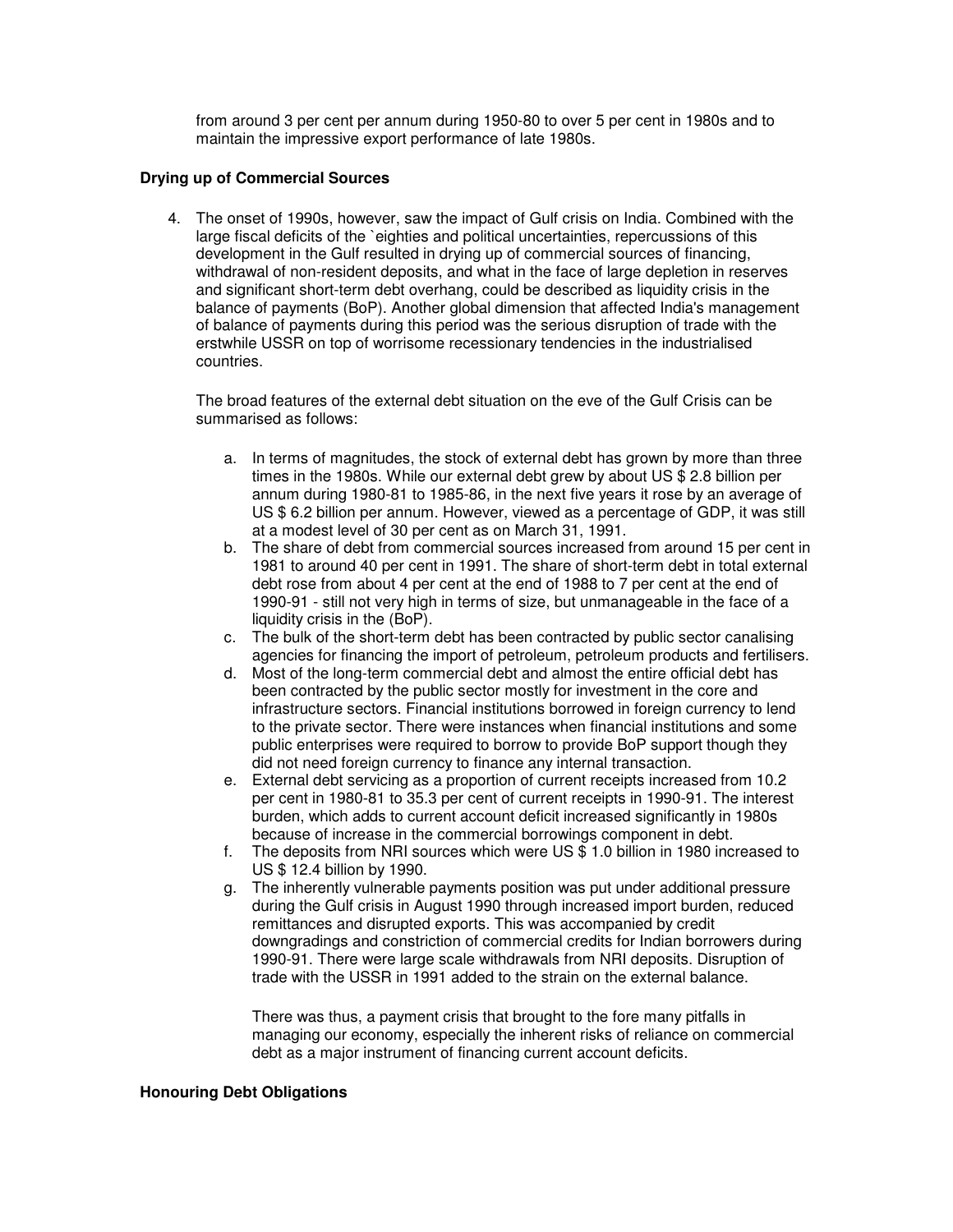- 6. There was a realisation in a sense a national consensus that liquidity problems in external payments should be overcome through effective changes in economic policies and that management of external debt be reviewed. Of-course, there were some differences regarding the details and the pace of such changes. In the light of a serious threat to India's capacity to honour its debt obligations in 1990-91, after due deliberations, a conscious decision was taken that both default on payment obligations and rescheduling of debt should be avoided. Let me summarise how these approaches and processes were implemented.
	- a. Severe restrictions on imports of raw material and components were imposed described often as `draconian'. But these import compression measures were mainly through banking channels and hence, essentially non-discretionary but reversible and the wheels of `real economy' continued to be oiled by nonreduction in imports of petroleum products and fertilisers. The import of capital goods was permitted only if there was no immediate drawal on currency reserves i.e., through use of credits/loans only. All these restrictions were removed in 1992.
	- b. The gold available with Government and the RBI were utilised to raise resources in the short-term to meet payment obligations. Total gold thus used, has since been retrieved.
	- c. Multilateral assistance particularly from the IMF and some bilateral support provided us the necessary comfort.
	- d. Select commercial banks, that had confidence in India's determination to honour its obligations, could be persuaded to maintain credit lines; though a large segment of bankers and credit-rating agencies (who took recourse to a series of downgradings) had shown negative response.
	- e. Some efforts were made to seek cooperation from other developing countries for assistance but in the absence of pre-established mechanisms, these efforts did not yield results.
	- f. In regard to processes, monthly, weekly and daily estimates of inflows and outflows of foreign exchange were monitored to enable timely sourcing. Close coordination, between Ministry of Finance and the RBI, was maintained.
	- g. All payment obligations were promptly honoured since no priorities were considered in discharging the debt and other contracted obligations as between creditors.
- 7. In brief, India emerged as a stronger nation, willing to discharge all its external obligations; bear the entire burden of adjustment on its own and initiate appropriate reform measures. But, as a nation we should not forget the lessons of this experience; and for those of us who had to conduct these operations, it has been a traumatic experience.

# **Reform and External Debt Policy**

- 8. As mentioned, one lesson from the Gulf crisis, apart from the need to contain current account deficit to sustainable levels, was to avoid excessive reliance on commercial debt - especially of short-term maturity to finance current account deficits. These lessons and the policy recommendations are recorded in the report of the High Level Committee on Balance of Payments (1992 and 1993) of which Dr. Rangarajan was Chairman and I had the privilege to be its Member-Secretary. Briefly stated, the advice of the Report, which formed the basis for our reforms in this area was:
	- a. Keep current account deficit within sustainable limits. In other words, self reliance is redefined. Earlier, it meant exporting exportable surplus, importing only the gap between domestic supply and demand and, minimising trade/current account deficit. The new approach to self reliance meant addressing both export and import liberally in an internationally competitive atmosphere while ensuring sustainable level of current account deficit and external balance positions;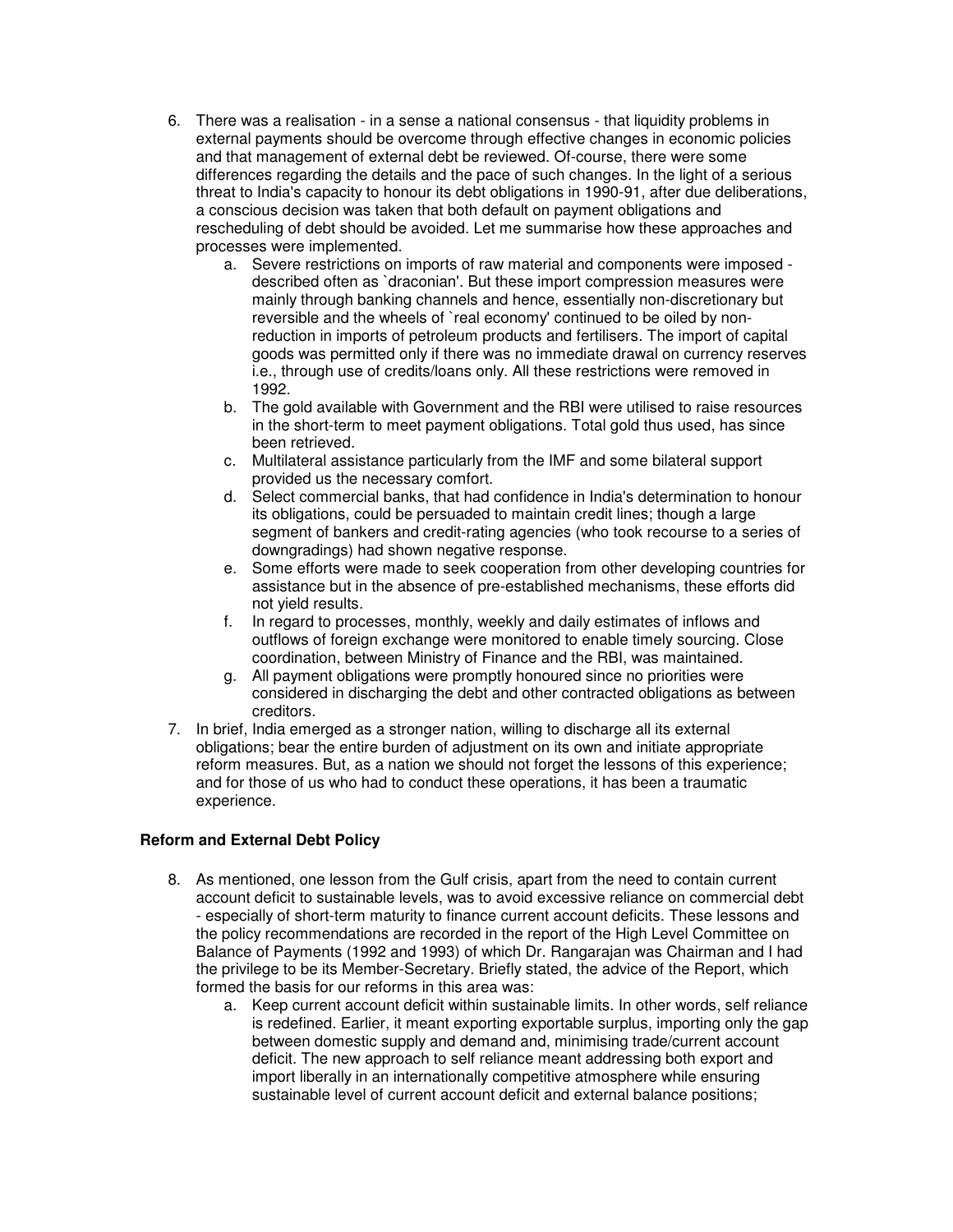- b. Liberalise current account but keep effective control over capital flows during medium-term;
- c. Encourage non-debt creating flows;
- d. Have a conscious limit on the total external commercial borrowings and subject them to specific approvals;
- e. Review the non-resident deposit policy and discourage volatile flows;
- f. Obtain data, monitor and specifically limit the extent of short-term trade related credits, i.e., beyond 180 days and up to one year, and subject them to specific approvals;
- g. Cease using public enterprises and financial institutions as conduits to bring in commercial flows to ease pressure on balance of payments; and
	- (h) Move towards greater clarity and transparency in regard to relevant data.

# **Clarity and Transparency**

- 9. The issue of clarity is really an issue of defining properly, categories or components of external debt, collecting data in an internationally comparable form and of effective monitoring. Of-course, the issue of transparency relates to clearly explaining the status of external debt. These issues were remitted, at the initiative of Mr. S. Venkitaramanan, the then Governor, RBI, to a two member Policy Group, Mr. Seshan from the RBI and humble self from the Ministry of Finance. The recommendations of the Group (1992) were also accepted and implemented. Without going into technical details, let me summarise the general thrust of the Report relevant to our discussion today.
	- 1. Common definitions, even at international level, relating to external debt were accepted only in 1988. It is necessary to have a framework of our own, adopted to our needs.
	- 2. External debt can be distinguished between public or Government, semigovernment and private account; between short-term below one year and longterm over one year, whether deposits or trade related; between commercial and non-commercial or concessional usually called external assistance.
	- 3. Such external debt should be reckoned in terms of currency of liability and should at least be exhibited in both local and some common foreign currency though ideally it should be specific currency-wise.
	- 4. External debt statistics should be constantly updated and made public periodically.
	- 5. Institutional and methodological improvements in debt-monitoring and management should be undertaken on a continuing basis.
- 10. I humbly submit that, today, compared to anytime before, there is greater transparency. We have a periodical public report on total external debt and its components. Debt on account of defence and our rupee debt due to erstwhile USSR is also clearly brought out now in the data. We also have a well laid out policy of external commercial borrowings. Procedures are announced clearly. Above all, the general thrust of the policy has been towards lesser dependence on debt flows compared to non-debt flows, and keeping debt under check. Yet, there are many misconceptions - especially that we, in the RBI are building our foreign currency reserves by increasing foreign debt. I will devote the rest of my presentation to these concerns.

# **Is External Debt Too Large?**

11. There is a perception in some quarters that India has a large external debt. True, India is the sixth largest among all developing debtor nations in terms of the absolute size of the debt. But, the size of the external debt of a country needs to be assessed in relation to the country's economic size (i.e., GDP) and its capacity to service the debt (i.e., current receipts in the balance of payments). As per the conventional four indicators of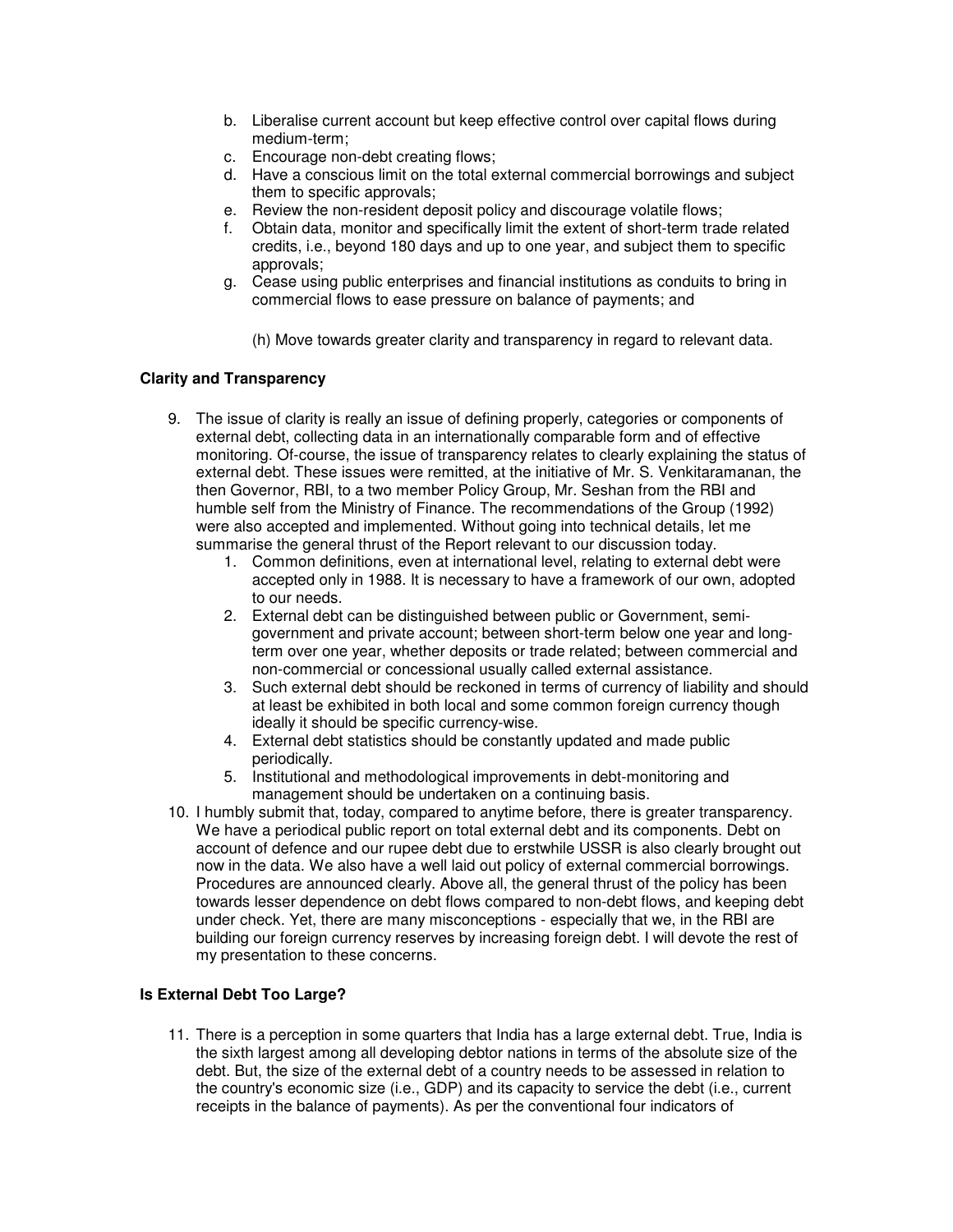creditworthiness (debt/GNP, debt/current receipts; debt-service/current receipts; interest payments/current receipts) or even using the two new indicators suggested by the World Bank based on Present Value of debt, India is classified as a "moderately indebted" country. In terms of these new indicators, heavily indebted countries are those for which the present value of debt to GNP is above 80 per cent or the present value of future debt service to exports (of goods and services, including income and transfers) ratio exceeds 220 per cent. For any country, if the above two indicators are in the range of 48-80 per cent and 132-220 per cent, respectively, then it is classified as moderately indebted. For India, even while the present value of debt to GNP ratio remained significantly lower at 25 per cent during the three year period 1993-95, it failed to qualify as a less indebted country because of its high present value of debt to exports ratio at 191 per cent. In brief, it is not that our external debt by itself is large, but our exports are too small. We should focus on a sustained high growth of exports for joining the group of less indebted economies.

- 12. Let us compare the size of our debt in terms of various conventional indicators between 1991-92 and 1996-97. The ratio of debt to GDP which was 41.0 per cent in 1991-92, has been declining since then and in 1996-97 it was 25.9 per cent. As a percentage of current receipts, debt was 312.3 per cent in 1991-92 and was down to 163.5 per cent in 1996-97. Let us look at servicing of debt. Debt-service to current receipts-ratio was also down from 30.2 per cent to 25.4 per cent, and interest payments to current receipts has come down from 13.0 per cent to 8.5 per cent during the same period.
- 13. Simply put, total stock of our external debt was \$ 85,285 million in 1991-92, increased to \$ 99,008 million in 1995 and by 1996-97 fell to \$ 90,852 million; the decline during 1995- 97 partly reflecting valuation factors. More important, this time around, we discharged most of our large repayment obligations; a huge liability of about \$ 2.2 billion under India Development Bonds, as also FCNR(A) liabilities and IMF repurchase obligations and charges, without correspondingly increasing our external debt. Outstanding balances under FCNRA declined from US \$ 10.6 billion as at the end of March 1993 to US \$ 721 million by September 1997. Outstanding liabilities to the IMF also declined from a high of US \$ 5,040 million to US \$ 946 million by September 1997.

## **Is Credit Rating Low and Cost of Borrowing High?**

14. Sovereign or corporate credit rating is done by some international agencies to give an indication of creditworthiness to the investors. We have not made any sovereign bonds issue and our sovereign rating is derived from corporate ratings - especially public sector. We have been at the margin - at low investment grade or high non-investment grade. However, investors make their own assessment before investing in our debt instruments. Empirical evidence clearly shows that our corporates by and large are able to obtain better credit rating by the Agencies. For example, average spreads on international bond issues by Indian corporates at 190 points in 1995 and 267 points in 1996 were finer compared to average of 350 points in 1995 and 334 points in 1996 for all developing countries. Thus, our credit rating in many of the actual debt-deals appears better than what formal ratings indicate. It is reasonable to surmise that our impeccable record in honouring payments and our prudent approach to commercial borrowings, also contribute to this perception.

## **Did the Government Borrow Excessively?**

15. I had explained that, till mid 1980s, most of the external debt was not on commercial terms and has been through external assistance. Recourse to external finance by the Government continues in the form of external assistance, both bilateral and multilateral. Hence, external debt on Government account is less costly than non-Government debt. Also, as a proportion of total debt of government, external debt is a small part by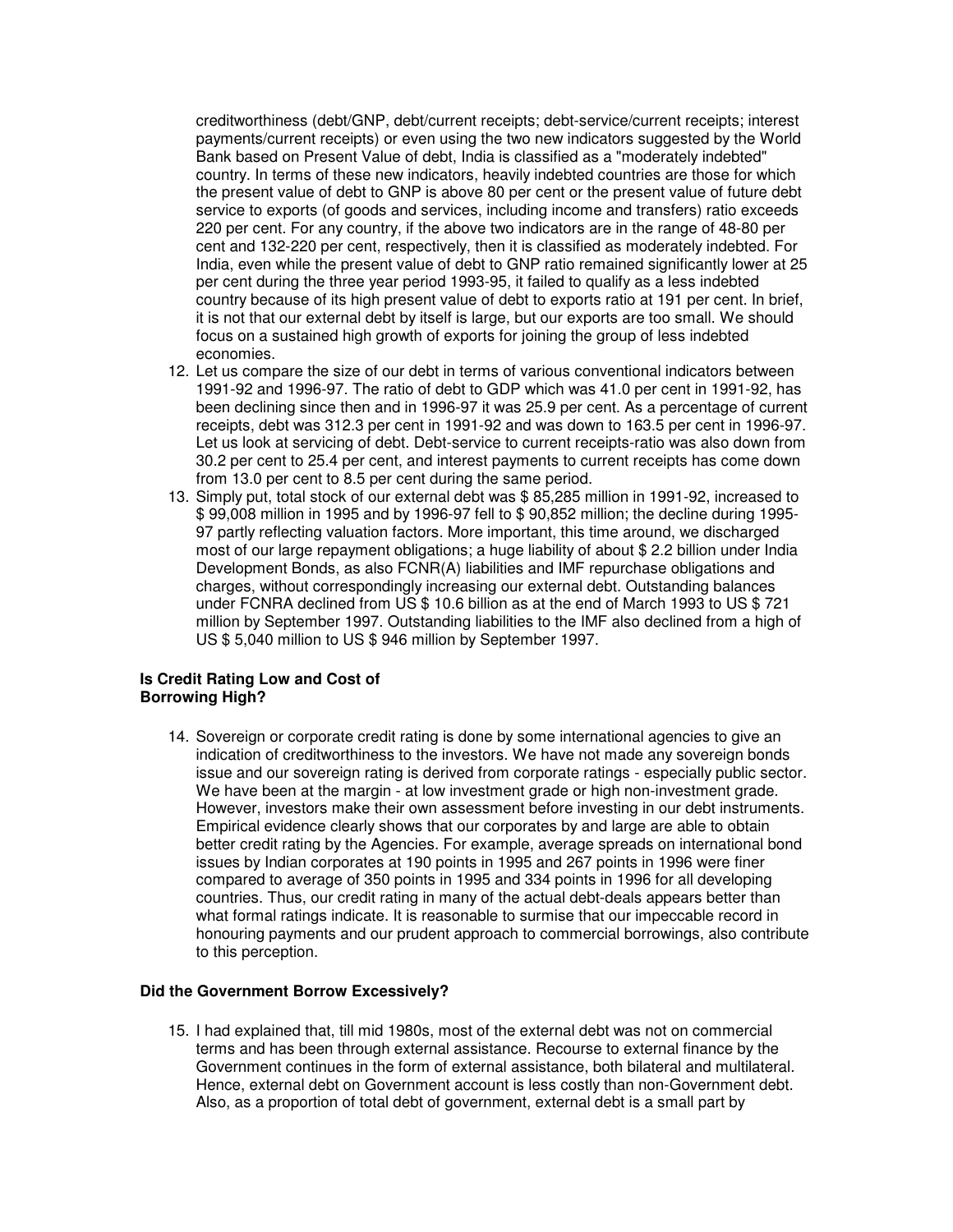international standards, or even compared to the past, in our country. Thus, at the end of March 1997, total external liabilities of the Central Government at Rs.53,620 crore represented only about 8 per cent of total liabilities of the Central Government signifying that a very small proportion of the financing of the gross fiscal deficit has been made through external assistance. External assistance inflows are mostly linked to various development oriented projects and hence such borrowings can be presumed to be growth augmenting in nature. The Central Government also, now passes on 100 per cent of the assistance to the States. Also, since a policy of disintermediation was adopted by the Government of India, external assistance for commercial activities and to enterprises, is permitted to flow directly and not through Government Budget. In view of the continued importance of external assistance as one of the three major financing items in the BoP up to the Seventh Plan period (and almost as the single most important source of external financing till the Fifth Plan) Government debt as a percentage of total external debt has however, remained high. In the `nineties, it declined from about 60 per cent in 1990 to about 54 per cent in 1997. In absolute terms, gross external assistance has remained in the range of \$ 3 billion to \$ 4 billion since 1990-91. As a proportion of total external financing, it declined from 19.2 per cent in 1990-91 to 10.0 per cent in 1996-97.

#### **Has There Been Too Much of Short-term Debt?**

- 16. The size of short-term debt as percentage of total debt has remained low. Compared with the share of short-term debt in other developing countries, India has a considerably low dependence on external financing of short-term maturity. The short-term as a percentage of total debt was 9.9 per cent in 1990 for India as compared with developing countries' average of 17.6 per cent and by 1995 the figure came down to 4.3 per cent for India as compared with 18.3 per cent for developing countries as a whole, the year in which the latest comparable data are available.
- 17. Our reserve management strategy does take into consideration the size of short-term debt while deciding the adequacy of foreign exchange reserves. At the end of March 1997, the ratio of short-term debt to the level of reserves stood at a little over 25 per cent. The ratio of short-term debt to reserves for Mexico at 220 per cent, for Indonesia at 150 per cent, for Argentina at 64 per cent, for Thailand at 50 per cent and for Malaysia at 30 per cent as at the end of 1995 signify our favourable position in terms of facing any external imbalance situation arising on account of the short-term debt liabilities.

## **Is the Debt-servicing Burden High?**

18. Debt-servicing is essentially a function of the size and maturity pattern of debt stock and the effective rate of interest, while the capacity to service the debt depends on the size of current receipts. In India, the proportion of concessional debt has always been high and despite increasing recourse to non-concessional debt flows in the form of commercial borrowings and non-resident deposits since the early `eighties, the share of concessional debt continues to be of the order of 45 per cent during the `nineties. External debt servicing rose from US \$ 1.6 billion in 1980-81 to US \$ 14.1 billion in 1996-97, reflecting the increase in the size of debt stock alongside considerable hardening of interest rates of new commitments. During the same period, however, external current receipts which indicate the capacity to service debt increased from US \$ 15.6 billion to US \$ 55.6 billion. Particularly during the six year period 1990-91 to 1996-97, as against an average increase of 10 per cent in debt servicing, total current receipts exhibited an average growth of about 20 per cent and as a result debt-service ratio came down from 35.3 per cent in 1990-91 to 25.4 per cent in 1996-97. In the India-specific situation, the present ratio of current receipts to GDP of about 15 per cent could well sustain a current account deficit of about 2 per cent of GDP without posing any debt servicing problem and even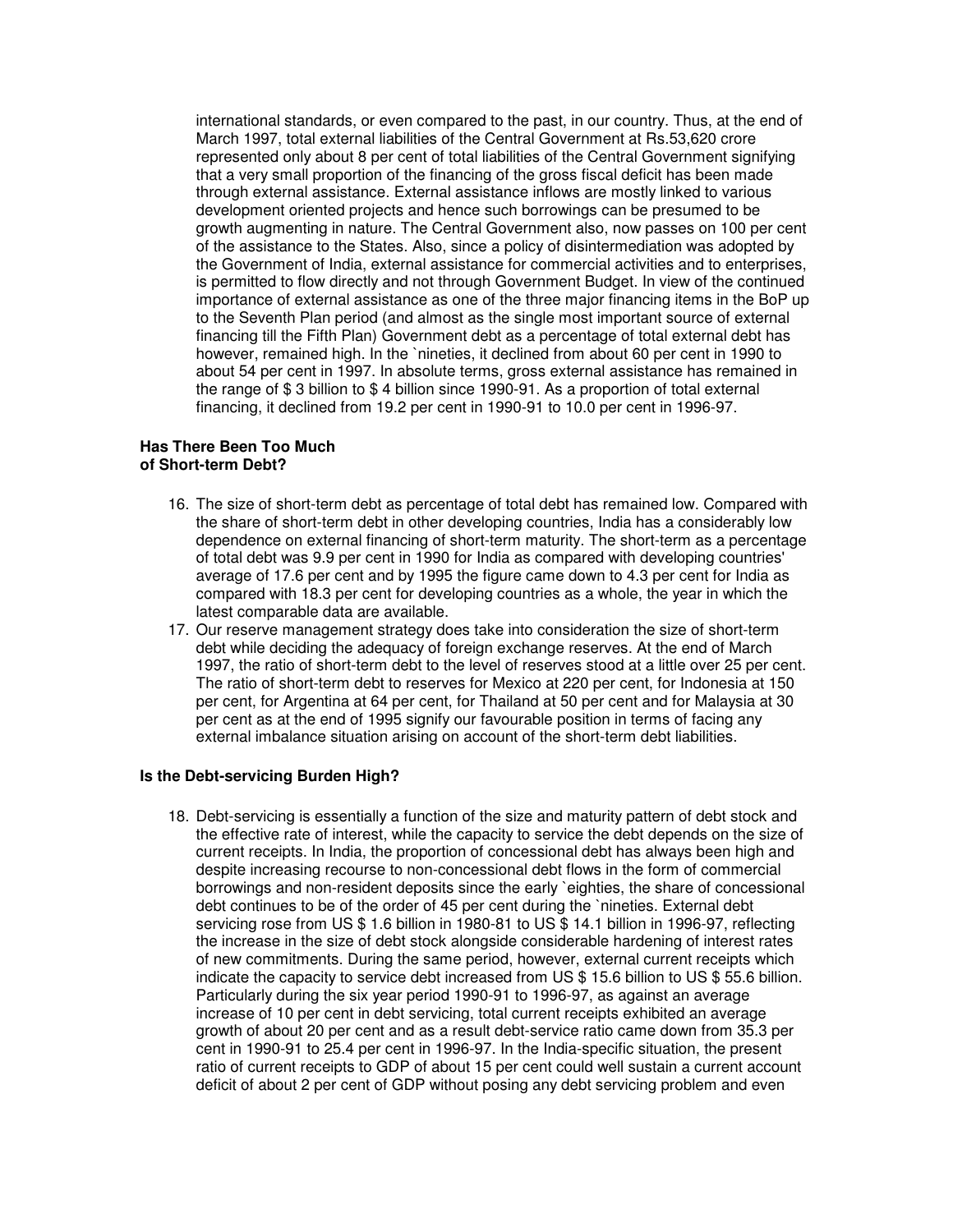enabling a decline in the debt-service ratio from the present level of 25 per cent if the compositional shift in the capital flows experienced in the recent years continues.

19. Yet another important aspect, when we compare our debt-servicing ratios with other countries is the fact that in many other developing countries, external current payment obligations in terms of dividends is far higher than that of our country. Of-course, as foreign investments increase, we will also have higher dividend payment obligations.

# **External Debt and Reserves**

- 20. During 1980-81 to 1990-91, when external debt stock rose significantly from US \$ 23.5 billion to US \$ 83.8 billion, India's foreign exchange reserves declined from US \$ 7.4 billion to US \$ 5.8 billion. On the contrary, during 1991-92 to 1996-97, when the foreign exchange reserves increased from US \$ 5.8 billion to US \$ 26.4 billion, the stock of external debt increased at a moderate rate from US \$ 85.3 billion to US \$ 90.9 billion. It may be observed that during the four-year period (1993-97), against large accretion to the foreign exchange reserves of the order US \$ 16.6 billion, the corresponding addition to the debt stock was only US \$ 0.8 billion. In the 1990s, however, due to policy induced restructuring of the capital account, non-debt creating flows took place on an increasing scale as a result of which India's external debt stock showed only a marginal rise.
- 21. It is sometimes argued that we should not increase our borrowings when there is a build up of forex reserves, since the return on reserves is less than the cost of debt. But, it must be noted that, the level of reserves satisfies the need for liquidity, offers insulation against unforeseen shocks and acts as a source of comfort to foreign investors. The cost at which ECB is raised has country and other credit risk built into it, which is influenced by a host of factors, including the level of reserves. The essence of reserves management being safety and liquidity, all the investments made thereof are of top-most credit quality and excellent liquidity and are usually short-term. Hence, the return on reserves and cost of borrowing are not strictly comparable. Reserves, by themselves, should not, therefore, influence the desirable level of external borrowing. In fact, a comfortable level of reserves could help finer spreads in the external commercial borrowings, and in that sense they are complementary rather than substitutable.
- 22. It is also sometimes argued that we should use our external reserves for lending to the commercial sector for export oriented purposes. This is not a desirable suggestion as once such a loan is extended, foreign currency is not readily available as a foreign currency asset and hence, ceases to have the characteristics of foreign exchange reserves.

# **Debt Flows out of Total Capital Flows**

23. I had mentioned that our strategy was to increase the proportion of non-debt flows in our total capital flows. The debt flows were an average of around 97 per cent for the period up to 1991-92, but the proportion has declined, every year since then and is currently around half.

# **Maturity Profile of Debt**

24. As we noted before, India's short-term debt (less than 1 year of maturity) have remained less than 10 per cent of total debt. Maturity structure of new commitments to India indicate that for official loans, the average maturity has fallen from about 40 years in 1980 to 24 years in 1995 and for private commercial loans, the decline has been from about 15 years in 1990 to 8 years in 1995. Compared with other debtor developing economies, the term structure of the debt flows to India has also been by and large longer. For example, average maturity of new commitments to Mexico was 9 years for official credit and 7 years for private credit.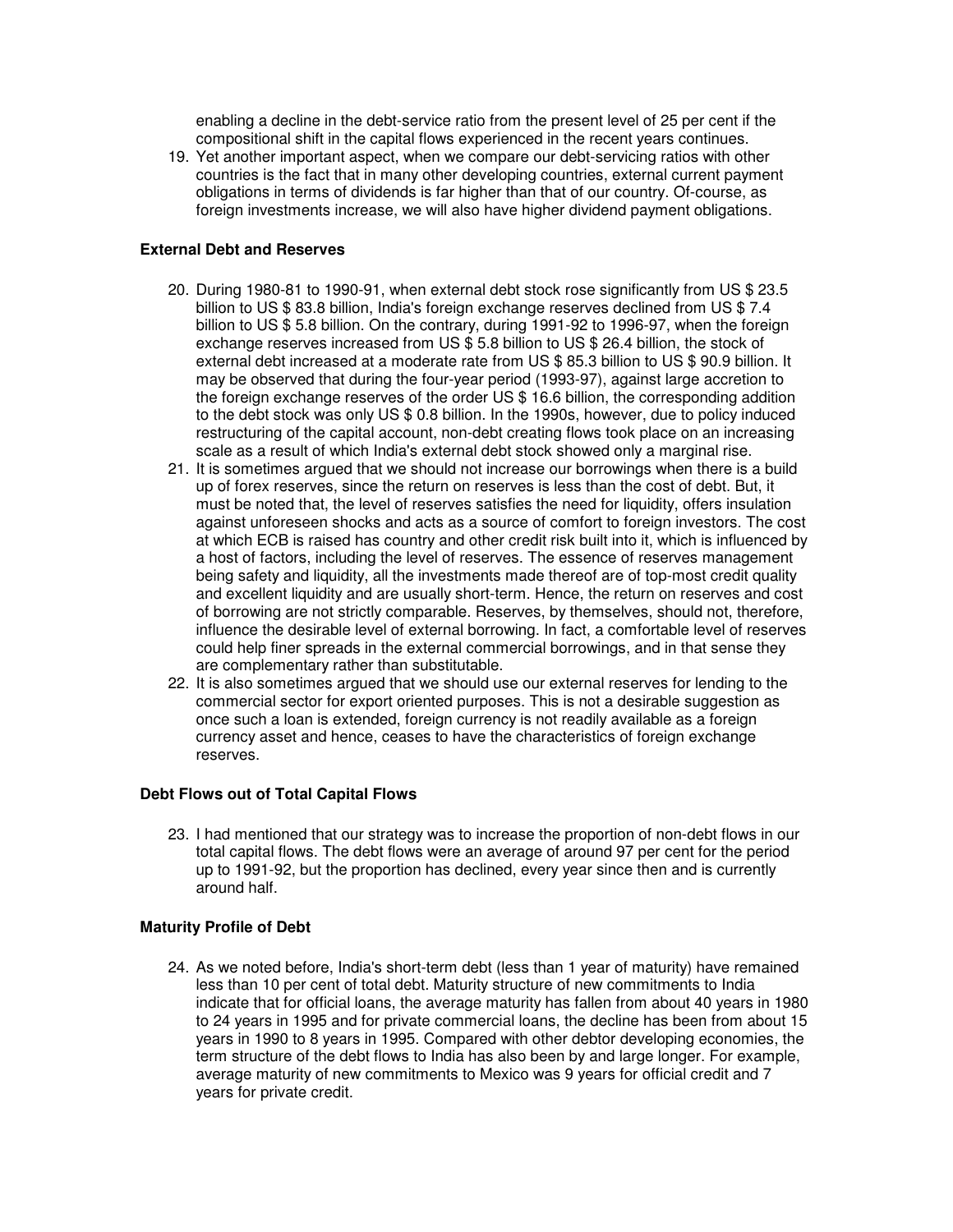# **Government Control over ECBs**

25. If a precise statement on our policy towards external commercial borrowings is to made, it would read as follows:

"Consistent with the overriding norms of prudent debt management, the Government's policy approach towards commercial borrowing essentially reflects the finance needs of the country in terms of sustainable current account deficit and availability and relative costs of various forms of external capital. Prescribing annual ceilings for commercial borrowings and attaching priority in approvals to sectors such as infrastructure (power, telecommunication, transportation, railways, etc.) capital goods imports, and exports have constituted the basic approach towards policies relating to ECBs. Requiring prior authorisation for foreign borrowing is a prudent way of protecting a country's long-term balance of payments position".

With the impressive improvement in the balance of payments position (CAD/GDP averaging at about 1 per cent during the six year period 1991-97) and a significant shift in the composition of capital inflows in favour of non-debt creating flows contributing to the improvement on the external debt front, our policy towards ECB has been considerably liberalised in the recent past.

26. During the ongoing process of financial sector reforms, with the objective of progressively reducing the interest rate differentials between investible funds raised from the domestic and external markets, ceiling on ECBs have gradually been raised, restrictions on enduse of funds raised through ECBs have been done away with (excluding investment in Indian stock market and real estate), approval procedures relating to maturity and size of borrowings have been made more transparent, and borrowings for maturities greater than 10 years, kept outside the ceiling. FIIs (100 per cent dedicated debt funds) have also been permitted to invest in debt related instruments, both Government and private, within the overall ceiling. With further integration of the domestic financial market with the global financial system, the distinction between domestic and foreign borrowings in terms of cost of capital would be narrowed down.

## **Critical Issue**

27. A critical issue in the matter of external debt is the productive use of debt creating flows. During a control-regime, direct link between external debt and its end-use may be of some relevance, but resources are fungible. As the economy gets liberalised, the total productivity increases in an economy becomes the most critical issue in determining sustainable level of external debt financing, though the actual flows may be on account of cross border transactions among market participants. When capital account is liberalised, global savings could flow to areas where there are perceived high returns consistent with risks. In such a situation also, productivity would remain critical for ensuring external debt sustainability.

## **True Picture**

28. With the detail given so far, we should be able to capture a true picture of our external debt. What is it?

First, India can be classified as a "moderately indebted country". In fact, it is not that the size of the external debt by itself is large, but our exports are too small. If we improve our exports, we can easily qualify as a "less indebted country".